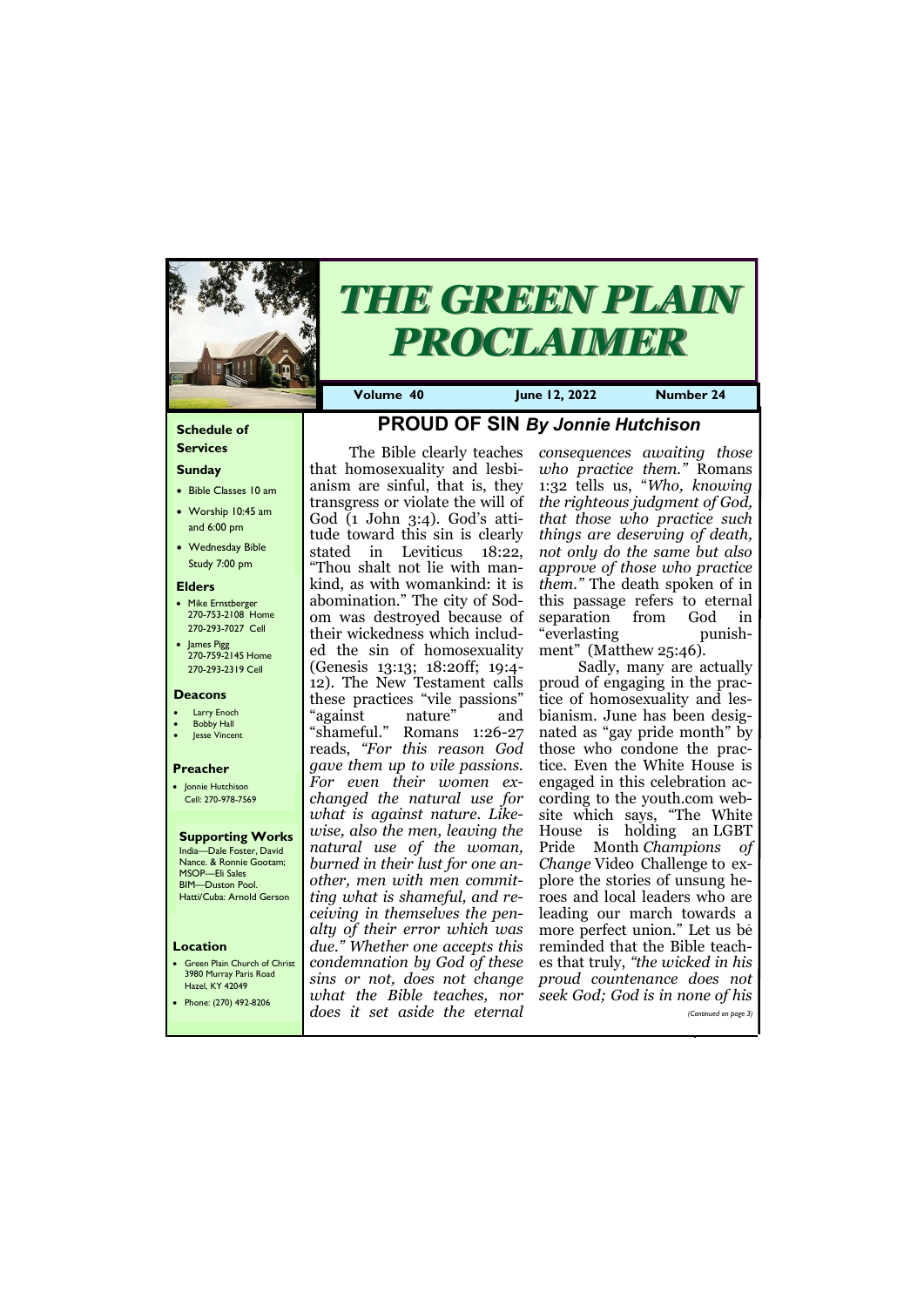### NEWS AND NOTES

*REMEMBER IN PRAYER: Green Plain members*: Peggy Jarvis, Joanne Barnes, Maxine Pool, Jim Fielder, Larry Enoch, Mary and Jim Lowrie and Margorie and Hayes Grady,

*Family and Friends:* Jerry Lovett, Teresa Tacker, Kenneth Mizell, Dale Pentecost, Brett Wyatt, Roger Rhoades, Joel White, Nat and Rita Evans, Larry and Rose Wyatt. Bonnie Byerly, Kenny Arrington, Jack and Michel Phillip. Please continue to pray for our brethren in Ukraine. Remember those this congregation is supporting in India.

**PANTRY ITEMS June 2022: 5—Lima/Butter Beams; 12—Toothpaste; 19—Toilet Paper; 26—canned Potatoes.** Please bring any additional items you wish for the "blessing box" which is located next to the breezeway on the north side of the building.

**JUNE 2022 Anniversaries**: 16-Teresa & Larry Enoch**;** 17-Jan & James Pigg; 21-Perry & Peggy Jarvis; 25-Jim & Mary Lowrie; **Birthdays: None**

*ENROLL IN A FREE BIBLE CORRECSPONDENCE COURSE. Send your name and complete mailing address and phone number to Green Plain church of Christ 3980 Murray Paris RD Hazel, KY 42049 or email your request to greenplaincoc@gmail.com. You may also enroll on our website.: greenplainchurchofchrist.org***.**

**HOME BIBLE STUDY; We offer a FREE in-home Bible study entitled** *"Back to the Bible" f***or anyone who is interested in gaining more knowledge of the Bible. Simply contact us to schedule a time for your study.**

**MARK YOUR CALENDARS:** Our fall gospel meeting is scheduled for September 11-15, 2022 with Mike Kiser. The Fall Session of the School of Biblical Studies will begin on Monday, September 19th and continue for eight consecutive Monday's. 7—9 pm..

#### **Page 2**

# **THOSE TO SERVE JUNE 2022**

**Announcements—Chad Canter**

**Preside at Lord's Table AM—James & Mike**

**Lord's Table PM: 6/5-Chad; 6/12 James; 6/19 Chad; 6/26 James.**

**Opening Prayer AM: 6/5 Jim L.; 6/12 Larry; 6/19 Jonnie; 6/26 Bobby**

**Closing Prayer AM: 6/5 Roy; 6/12 Dave; 6/19 Perry; 6/26 Junior**

**Song Leaders: AM Perry; PM Mike; Wed Chad**

**Usher: Jesse**

### *LESSONS TODAY*

**Bible Study-10 AM** *The Book of Acts*

### **Worship**

| <b>Count Contribution: James &amp; Mike</b> |                |  |
|---------------------------------------------|----------------|--|
|                                             | <b>7:00 PM</b> |  |
|                                             |                |  |

**10:45 am***— "Your Best Friend"* **6 pm—** *"To Be Announced"*

**Wednesday Bible Class** *A Study of Jude*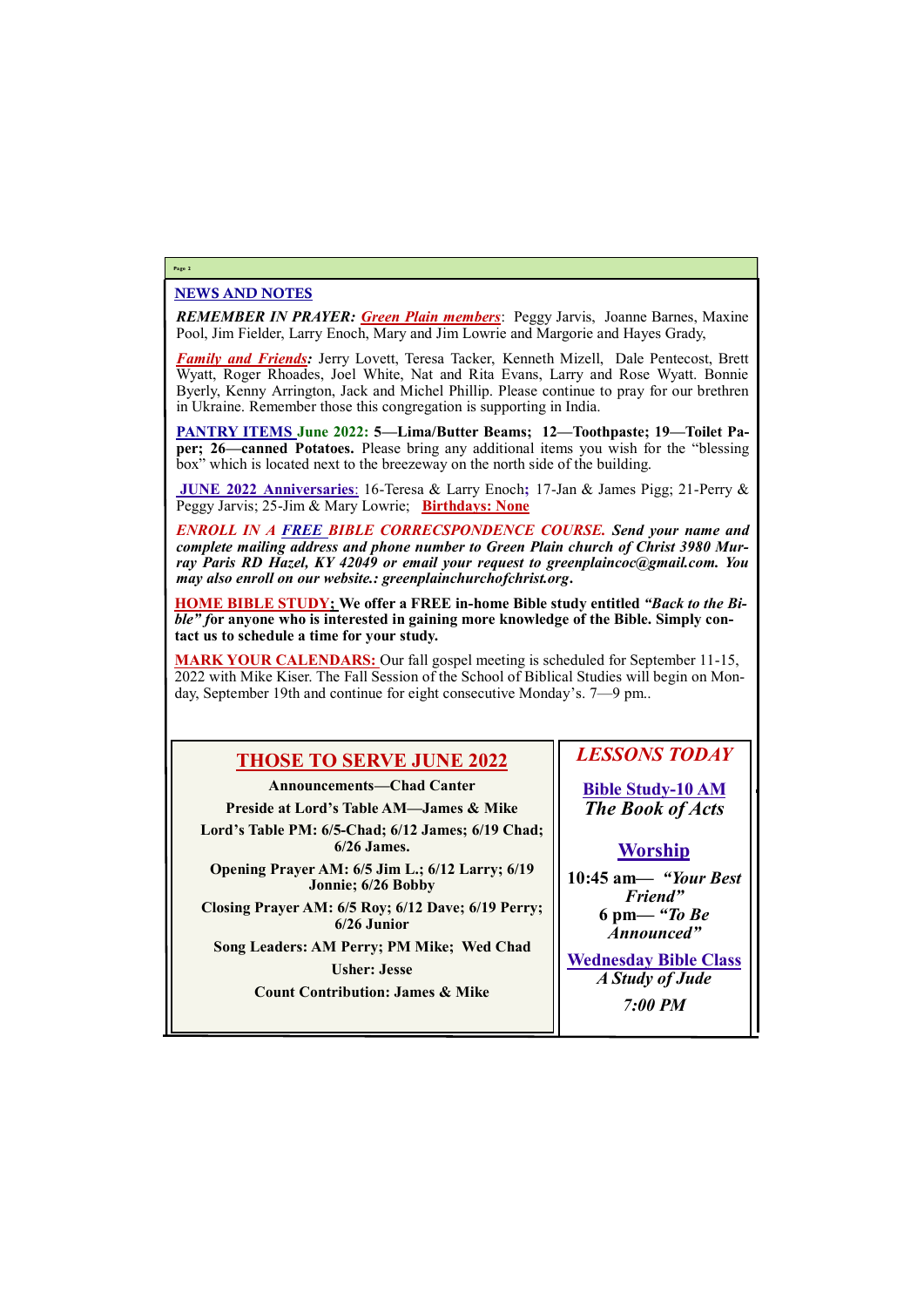**Page 3**

*thoughts"* (Psalms 10:4). It seems that even our present White House is proud of sin.

God's truth does not change with the mores of society. God loves every sinner, and His desire is that none perish but that all come to repentance (2 Peter 3:9). Those who practice immorality have the ability to change, come to God for forgiveness and live in preparation for eternity. That was true of some in the city of Corinth. 1 Corinthians 6:9-11 explains, *"Do not be deceived. Neither fornicators, nor idolaters, nor adulterers, nor homosexuals, nor sodomites, nor thieves, nor covetous, nor drunk-* *ards, nor revilers, nor extortioners will inherit the kingdom of God. 11 And such were some of you. But you were washed, but you were sanctified, but you were justified in the name of the Lord Jesus and by the Spirit of our God."*

More than that, to see people as those for whom Christ died takes this to another level. "From now on, therefore, we regard no one according to the flesh"  $(2$  Cor 5:16).

Instead of being proud of sin, *"Humble yourselves in the sight of the Lord, and He will lift you up"* (James 4:10). Proverbs 11:2 reads, *"When pride comes, then comes shame; But with the humble is wisdom."* 

This article is not written out of any animosity but out of a deep concern for your spiritual welfare. God loves you and so does every faithful child of God.

*(Continued from page 1)*

# **YOUR WORLD VIEW MATTERS** *By Doy Moyer*

when we help them to help them-*(Continued on page 4)*

To truly value others, we must know who we are. How can we really value others if we do not know our own nature and, by extension, theirs? If I understand that people are made in God's image, then I will see the inherent value in that and seek to treat them with the respect that this entails.

Think of the implications of this: We are made in God's image and Christ died for all of us.

That is a very different worldview from one that says human beings are products of mindless processes and that thinking the death of Jesus saves anyone is foolish.

This is why your worldview matters.

> **-Pen Points 11 - Bulletin Articles < Vestavia Church** [of Christ](https://www.vestaviachurchofchrist.com/resources/articles/2022/05/01/pen-points-11)

# *BARBS . . . WITH A POINT*

- You reap what you sow, and also you reap what you don't sow (you suffer the consequences of not doing anything – Matthew 25:24-30).
- When a nation has lost its morals, it
- According to the book of Proverbs, a child may be foolish and if not corrected will grow up to become a fullfledged fool (Proverbs 15:5).
- We only help people, in the long run,

has lost its moors and is like a ship adrift at sea.